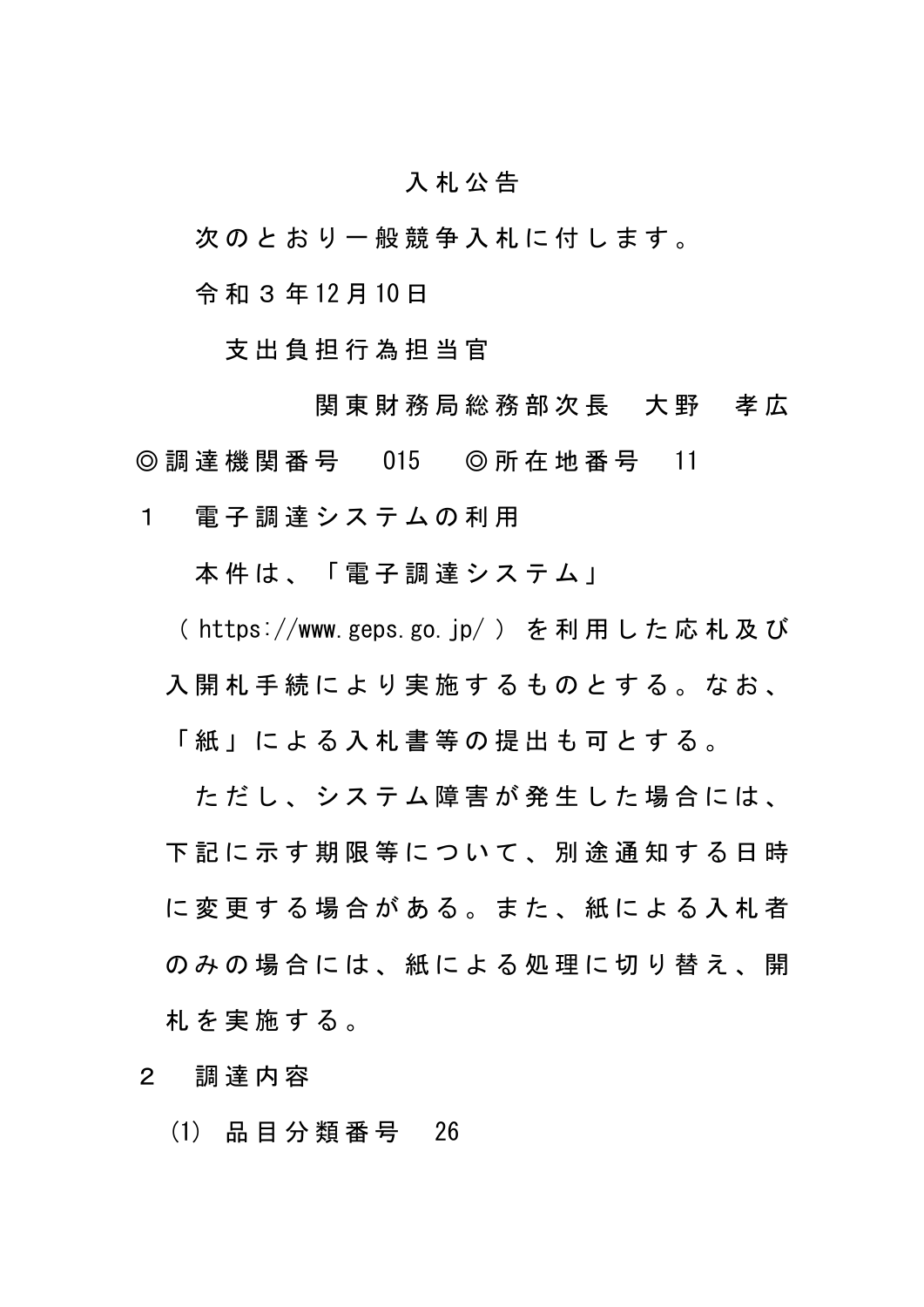(2) 購 入 等 件 名 及 び 予 定 数 量

さ い た ま 新 都 心 合 同 庁 舎 1 号 館 で 使 用 す る 電 気 契 約 電 力 2,200kW 予 定 使 用 電 力 量 8,728,000kWh

- (3) 調 達 件 名 の 特 質 等 入 札 説 明 書 に よ る 。
- (4) 供 給 期 間 令 和 4 年 4 月 1 日 か ら 令 和 5 年 3 月 31 日 ま で の 間
- (5) 需 要 場 所 入 札 説 明 書 に よ る 。
- (6) 入 札 方 法 入 札 書 内 訳 に は 、 入 札 者 に お い て 設 定 す る 契 約 電 力 に 対 す る 月 額 単 価 ( kW 単 価 (税 込 み )、 同 一 月 に お い て は 単 一 の も の と す る 。) 及 び 使 用 電 力 量 に 対 す る 単 価 ( kWh 単 価 ( 税 込 み )、 同 一 月 に お い て は 単 一 の も の と す る 。) を 根 拠 ( 小 数 点 以 下 を 含 む こ と が で き る 。) と し 、 当 局 が 提 示 す る 契 約 電 力 及 び 予 定 使 用 電 力 量 に 対 す る 対 価 を 記 載すること。

入札金額は、入札書内訳に記載した総価の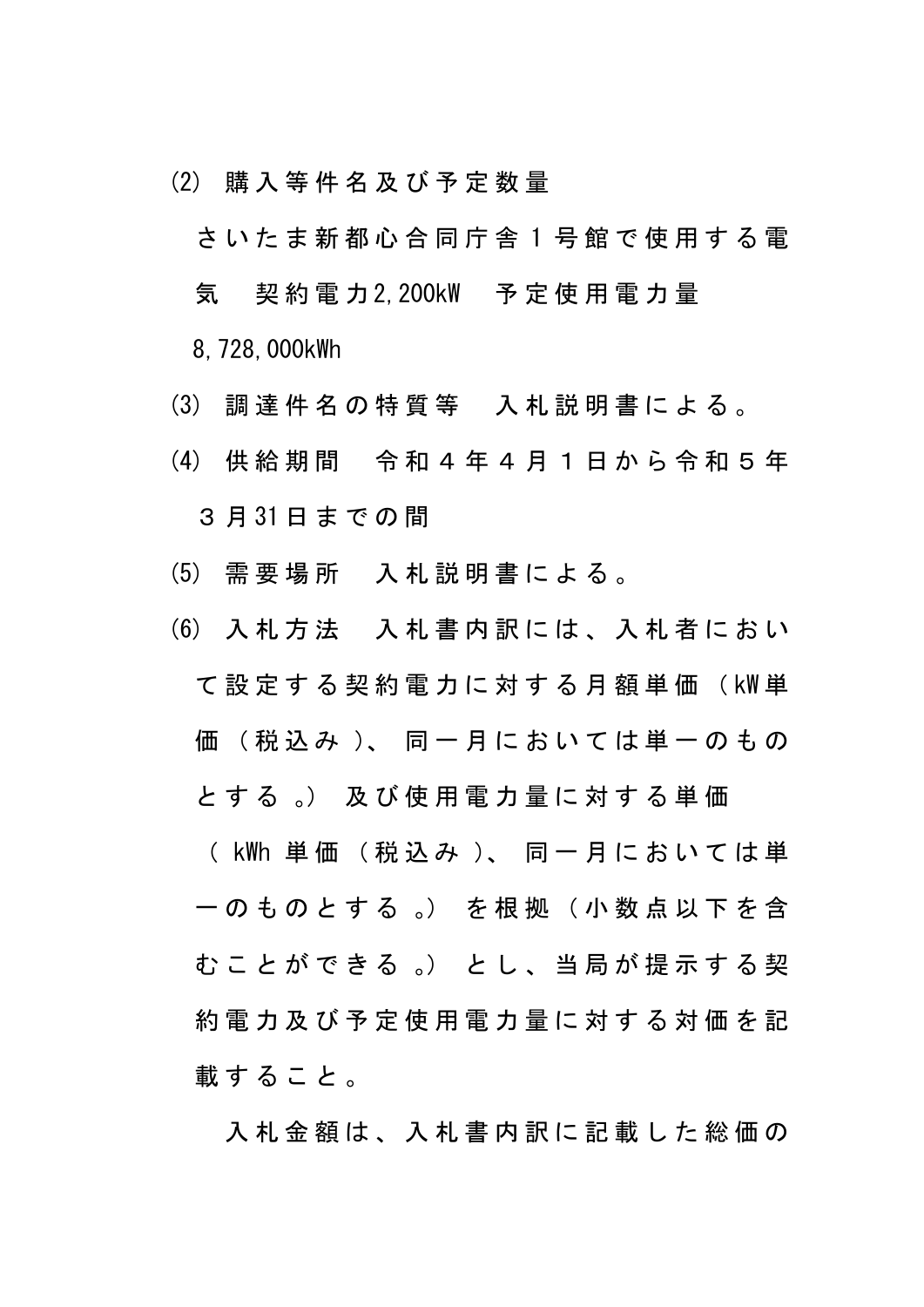110 分 の 100 に 相 当 す る 金 額 と す る こ と 。

な お 、 落 札 価 格 は 、 消 費 税 に 係 る 課 税 事 業 者 で あ る か 免 税 事 業 者 で あ る か を 問 わ ず 、 入 札 書 内 訳 に 記 載 し た 総 価 と す る 。

- 3 競 争 参 加 資 格
	- (1) 予 算 決 算 及 び 会 計 令 第 70 条 の 規 定 に 該 当 し な い 者 で あ る こ と 。 な お 、 未 成 年 者 、 被 保 佐 人 又 は 被 補 助 人 で あ っ て 契 約 締 結 の た め に 必 要 な 同 意 を 得 て い る 者 は 、 同 条 中 、 特 別 の 理 由 が あ る 場 合 に 該 当 す る 。
	- (2) 予 算 決 算 及 び 会 計 令 第 71 条 の 規 定 に 該 当 し な い 者 で あ る こ と 。
	- (3) 令 和 元 ・ 2 ・ 3 年 ( 平 成 31 ・ 32 ・ 33 年 ) 度 財 務 省 競 争 参 加 資 格 ( 全 省 庁 統 一 資 格 ) に お い て 、 「 物 品 の 製 造 」 又 は 「 物 品 の 販 売 」 で 「 A 」 又 は 「 B 」 等 級 に 格 付 け さ れ 、 関 東 ・ 甲信 越 地 域 の 競 争 参 加 資 格 を 有 す る 者 で あ っ て 、 責 任 を も っ て 納 入 す る こ と が で き る 者 、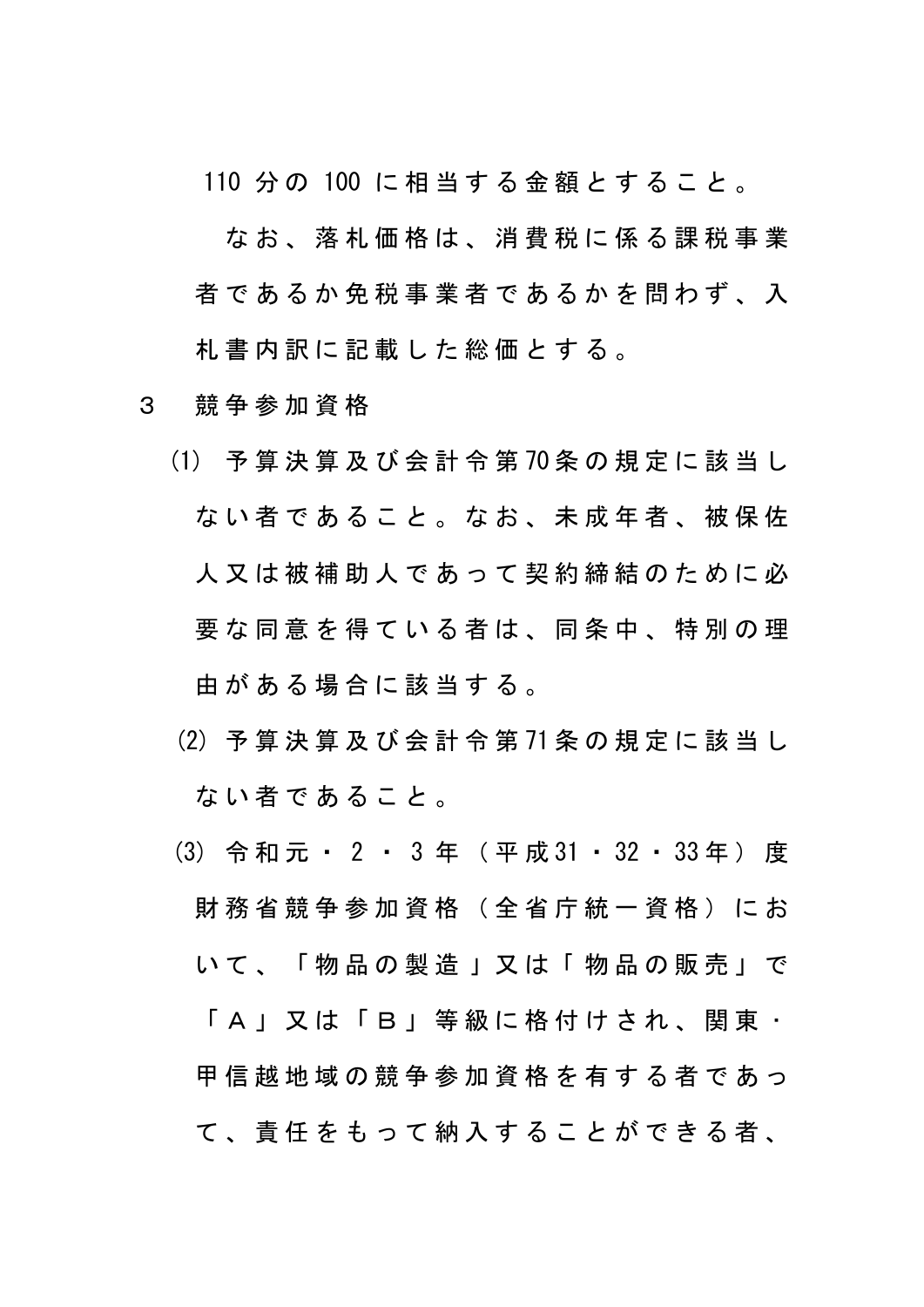又は、当該競争参加資格を有していないもの の 、 入 札 参 加 申 し 込 み 期 限 ま で に 競 争 参 加 資 格 審 査 を 受 け 、 競 争 参 加 資 格 者 名 簿 に 登 載 さ れ た 者 で あ っ て 、 青 任 を も っ て 納 入 す る こ と が で き る 者 で あ る こ と 。 な お 、 競 争 参 加 資 格 の 申 請 は 、 「 競 争 参 加 者 の 資 格 に 関 す る 公 示 」 ( 令 和 2 年 3 月 31 日 付 官 報 ) に 記 載 さ れ て い る 時 期 及 び 場 所 で 受 け 付 け る 。

- (4) 当 該 地 方 支 分 部 局 の 所 属 担 当 官 と 締 結 し た 契約に関し、契約に違反し、又は同担当官が 実 施 し た 入 札 の 落 札 者 と な り な が ら 、 正 当 な 理由なくして契約を拒み、ないしは入札等当 該 地 方 支 分 部 局 の 業 務 に 関 し 不 正 又 は 不 誠 実 な行為をし、契約の相手方として不適当であ ると認められる者でないこと。
- (5) 各 省 各 庁 か ら 指 名 停 止 等 を 受 け て い な い 者

( 支 出 負 担 行 為 担 当 官 が 特 に 認 め る 者 を 含 む 。) で あ る こ と 。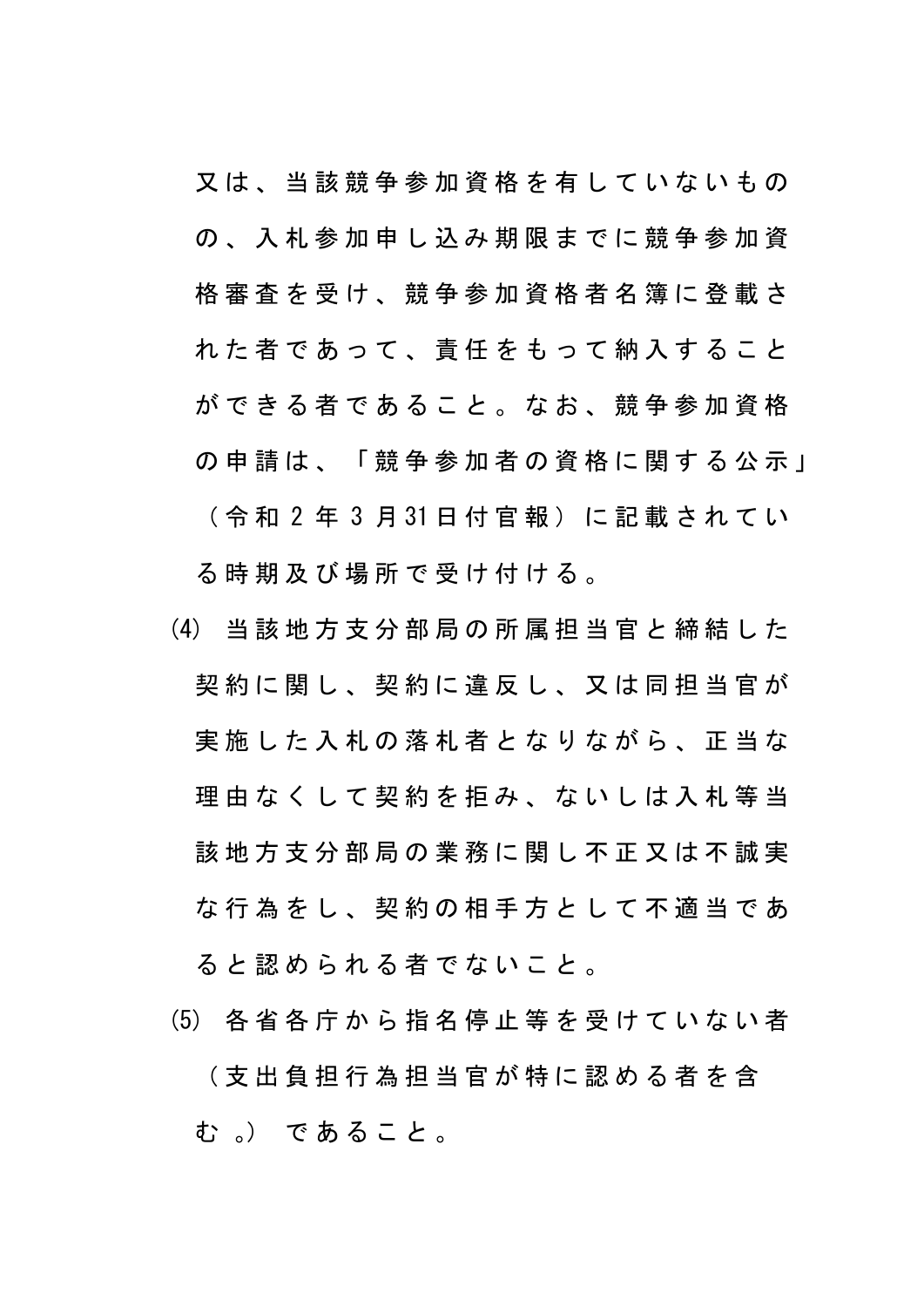- (6) 経 営 の 状 況 又 は 信 用 度 が 極 度 に 悪 化 し て い な い と 認 め ら れ る 者 で あ り 、 適 正 な 契 約 の 履 行 が 確 保 さ れ る 者 で あ る こ と 。
- (7) 電 気 事 業 法 第 2 条 の 2 の 規 定 に 基 づ き 小 売

電気事業の登録を受けている者であること。

(8) 省 C O 2 化 の 要 素 を 考 慮 す る 観 点 か ら 、 入

札 説 明 書 に 記 載 す る 基 準 を 満 た す こ と 。

- (9) 入 札 説 明 書 の 交 付 を 受 け た 者 で あ る こ と 。
- (10) 競 争 入 札 に 参 加 す る た め に 必 要 な 証 明 書 等
	- を 下 記 4 (3) の 期 限 ま で に 提 出 し 、 そ の 審 査

に合格した者であること。

- 4 入 札 書 の 提 出 場 所 等
	- (1) 入 札 書 の 提 出 場 所 、 契 約 条 項 を 示 す 場 所 、 入 札 説 明 書 の 交 付 場 所 及 び 問 い 合 わ せ 先 〒 330-9716 埼 玉 県 さ い た ま 市 中 央 区 新 都 心 1-1 さいたま新都心合同庁舎1号館 関東 財 務 局 総 務 部 合 同 庁 舎 管 理 官 合 同 庁 舎 管 理 第 2 係 池 邊 雄 仁 電話048-600-1110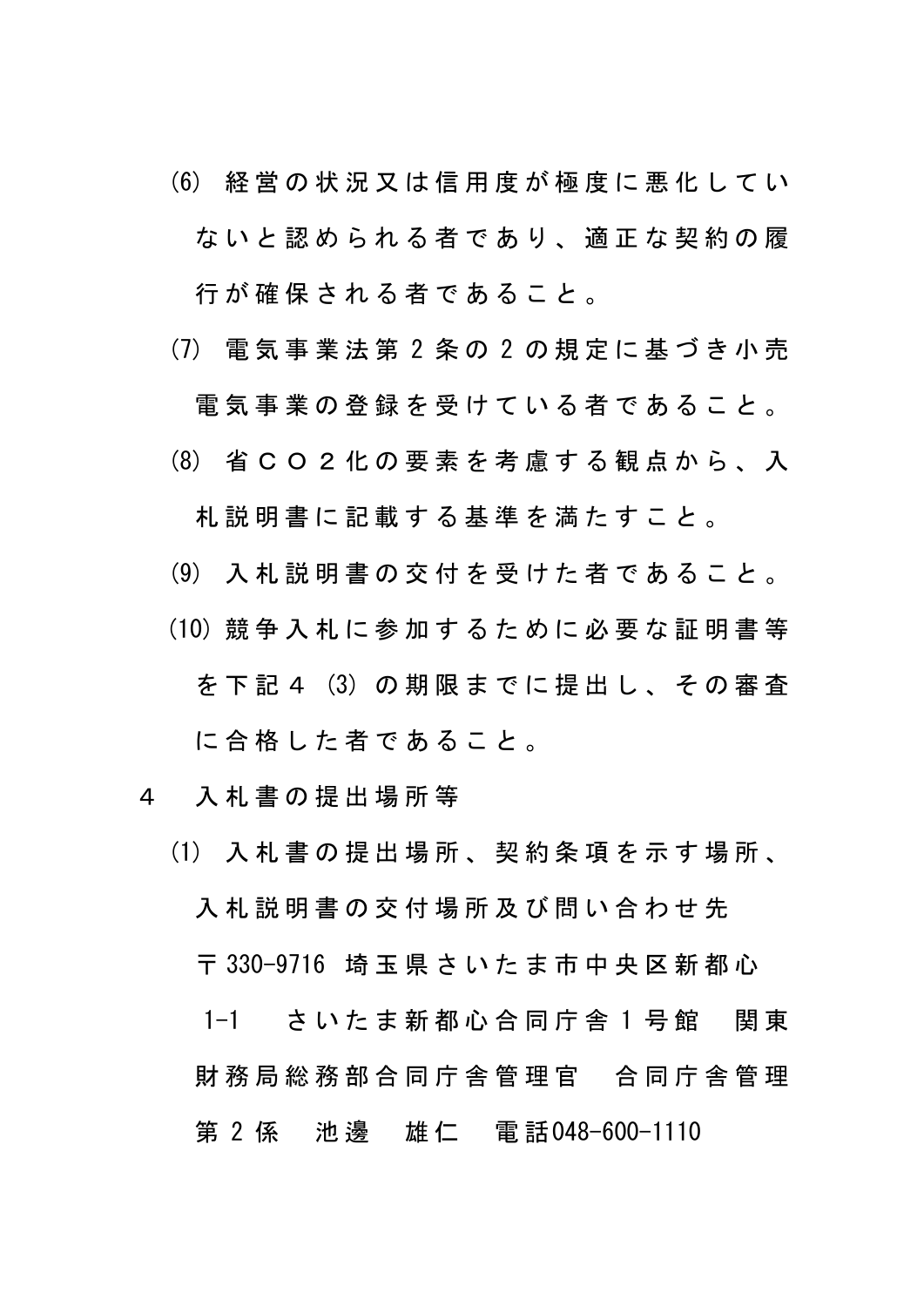(2) 入 札 説 明 書 の 交 付 方 法

- $(1)$  下記 (3) の期限までに電子調達システムを利 用 し て 取 得 す る こ と 。
- ② 電 子 メ ー ル に よ る 入 札 説 明 書 の 交 付 を 希 望 す る 場 合 は 、 下 記 (3) の 期 限 ま で に 下 記 の メ ー ル ア ド レ ス に そ の 旨 連 絡 す る こ と 。
	- 【 メ ー ル ア ド レ ス 】shintoshingocho1@kt.lfb-

mof.go.jp

- (3) 入 札 参 加 申 込 期 限 令 和 4 年 2 月 1 日 12 時 00 分
- (4) 入 札 書 の 受 領 期 限 令 和 4 年 2 月 4 日 12 時 00 分
- (5) 開 札 の 日 時 及 び 場 所
- 令 和 4 年 2 月 7 日 13 時 30 分 さ い た ま 新 都 心 合 同 庁 舎 1 号 館 関 東 財 務 局 16 階 小 会 議 室 B 5 その他
	- (1) 入 札 及 び 契 約 手 続 に お い て 使 用 す る 言 語 及 び 通 貨 日 本 語 及 び 日 本 国 通 貨 に 限 る 。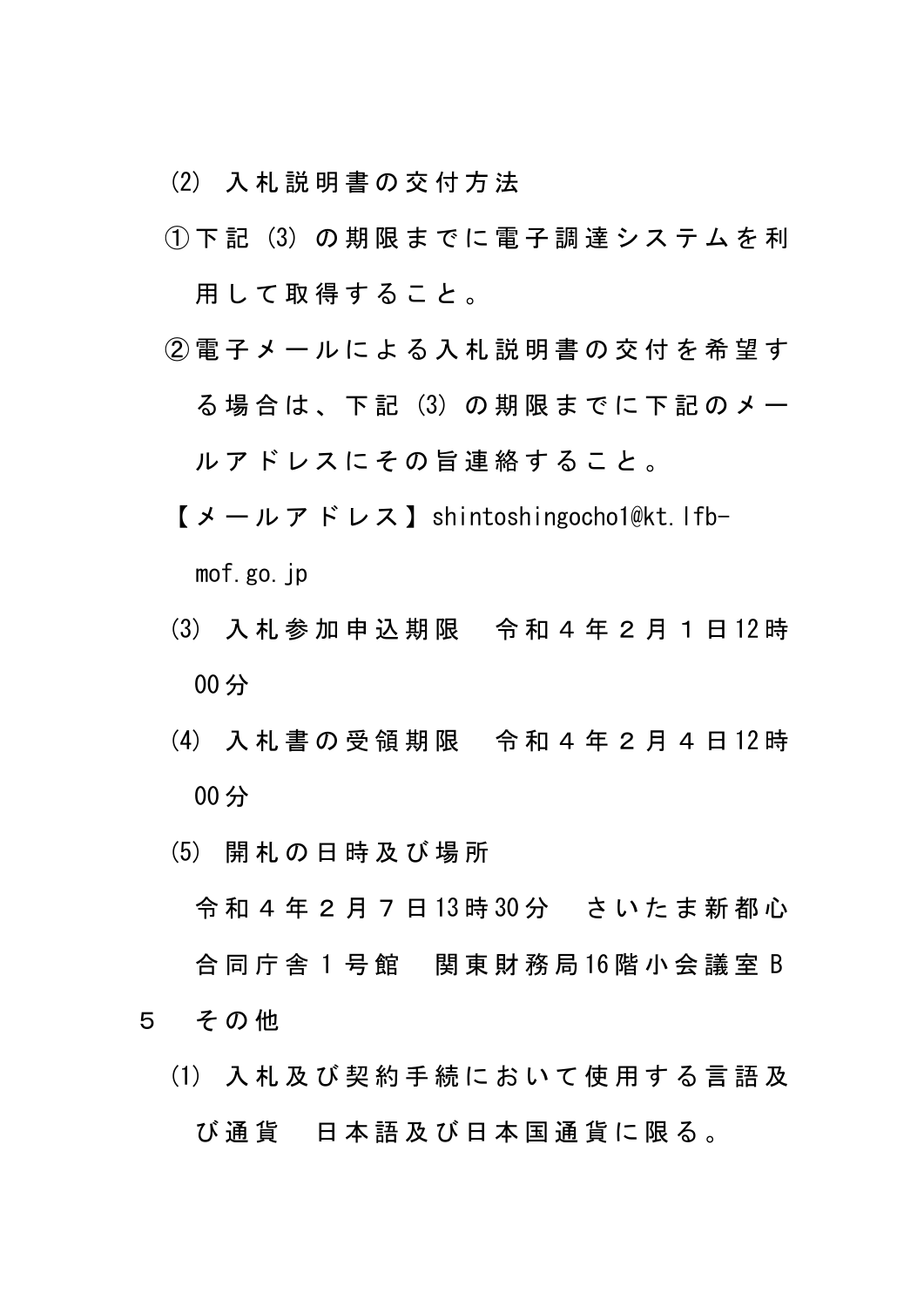- (2) 入 札 保 証 金 及 び 契 約 保 証 金 全 額 免 除 と す る 。 な お 、 契 約 保 証 金 の 免 除 に 当 た っ て は 、 落 札 者 が 契 約 締 結 の 際 に 令 和 4 ・ 5 ・ 6 年 度 財 務 省 競 争 参 加 資 格 ( 全 省 庁 統 一 資 格 ) を 有 す る こ と を 条 件 と す る 。
- (3) 入 札 の 無 効 本 公 告 に 示 し た 競 争 参 加 資 格 の な い 者 の 提 出 し た 入 札 書 及 び 入 札 に 関 す る 条件に違反した入札書は無効とする。
- (4) 契約書作成の要否 要
- (5) 落 札 者 の 決 定 方 法 予 算 決 算 及 び 会 計 令 第 79 条 の 規 定 に 基 づ い て 作 成 さ れ た 予 定 価 格 の 制 限 の 範 囲 内 で 最 低 の 価 格 を も っ て 有 効 な 入 札 を 行 っ た 者 を 落 札 者 と す る 。
- (6) そ の 他 詳 細 は 入 札 説 明 書 に よ る 。
- 6 Summary
	- (1) Official in charge of disbursement of the procuring entity : ONO Takahiro, Deputy Director of General Affairs Division, Kanto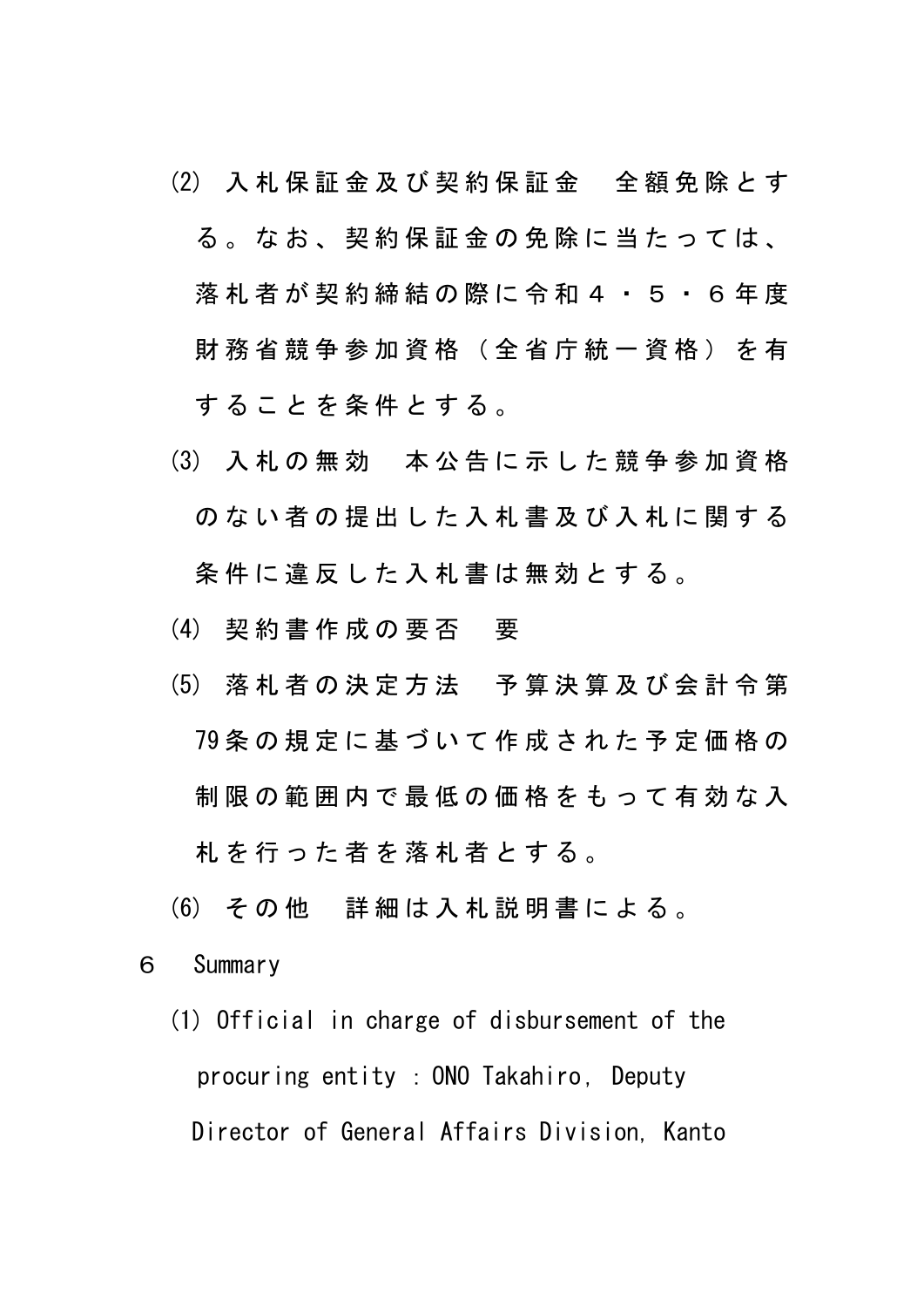Local Finance Bureau.

- (2) Classification of the products to be procured : 26
- (3) Nature and quantity of the products to be purchased :Electricity to be used in Saitama-Shintoshin National Government Building Tower1. Contract 2,200kW. Estimated volume of electricity 8,728,000kWh.
- (4) Delivery period : From April 1, 2022 through March 31, 2023.
- (5) Delivery place :As in the tender documentation.
- (6) Qualification for participating in the tendering procedures :Suppliers eligible for participating in the proposed tender are those who shall :
	- ① Not come under Article 70 of the Cabinet Order concerning the Budget, Auditing and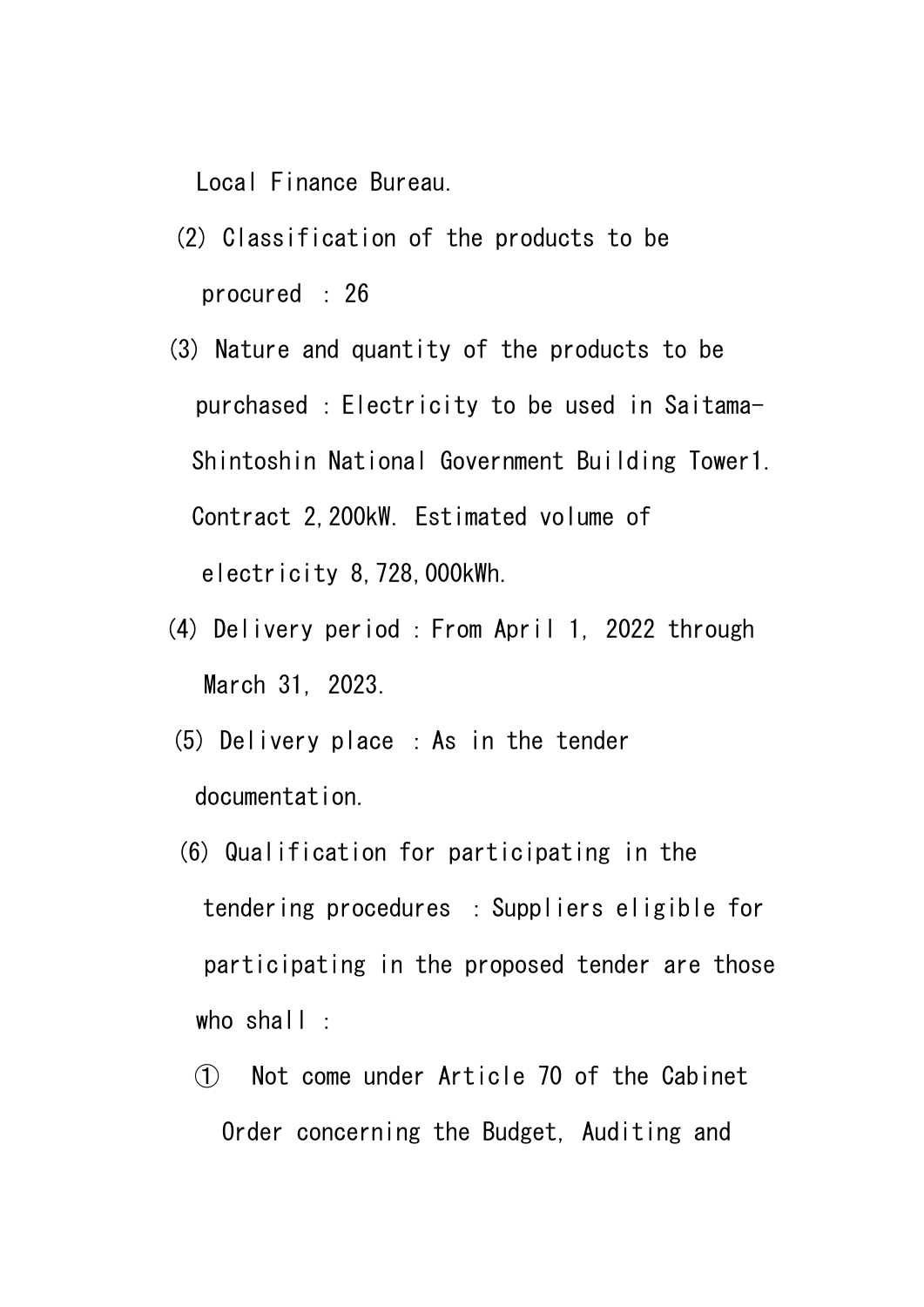Accounting. Furthermore, minors, Person under Conservatorship or Person under Assistance that obtained the consent necessary for concluding a contract may be applicable under cases of special reasons within the said clause.

- ② Not come under Article 71 of the Cabinet Order concerning the Budget, Auditing and Accounting.
- ③ Have Grade A or B in " Manufacture " or " Selling" in terms of qualification for participating in tenders by Organizations in the Kanto-Koshinetsu area related to the Ministry of Finance(Single qualification for every ministry and agency) in the fiscal years 2019,2020 and 2021.
- ④ Not those who are judged to be inappropriate as the other party to a contract on account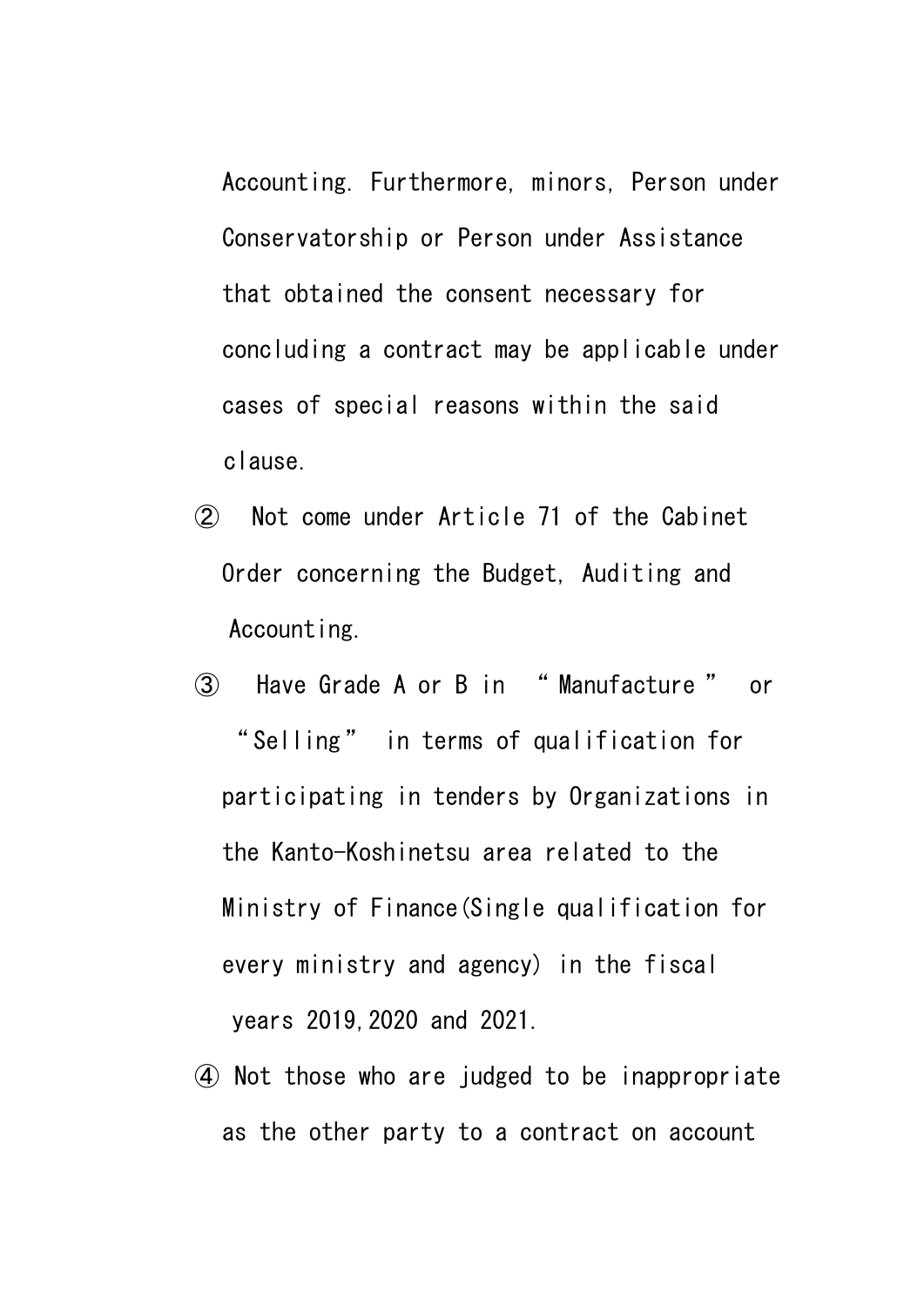of having violated any of the clauses of contract and illegal or unfair act previously made with an official in charge of any of the relevant local bureaus, or branch bureaus, or divisions, or offices.

- ⑤ Not be suspended by government offices or agencies from participating in tendering procedures and winning nomination for a successful bidder.
- ⑥ An eligible person is a person whose business condition and credit are deemed not to be a sever degradation, and who is sure to implement the contract.
- ⑦ Have registered in accordance with article 2-2 of the Electricity Utilities Industry Law.
- ⑧ Fulfill the requirement mentioned in the tender manual that are stated from the